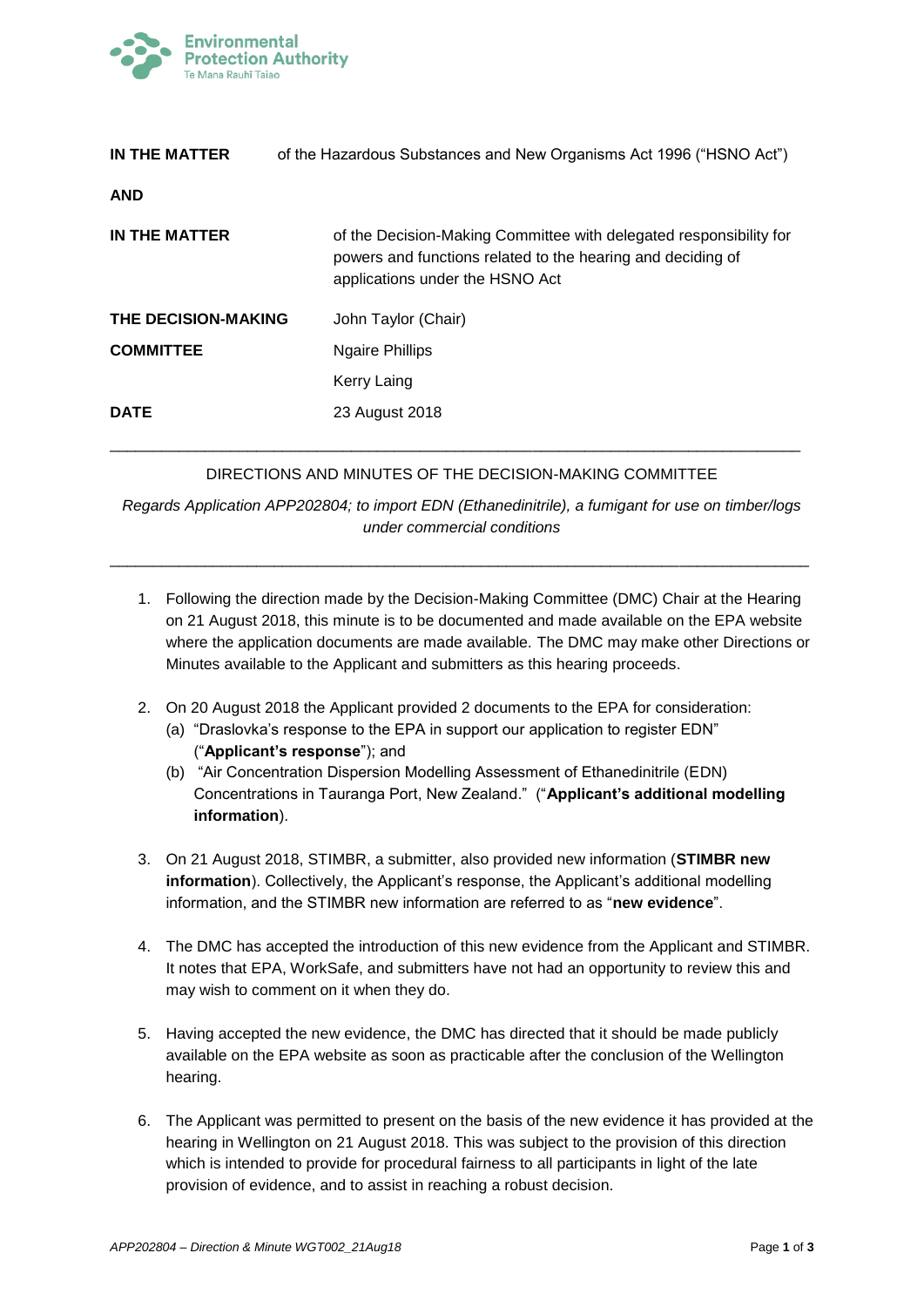- 7. The Applicant's presentation suggests that the new evidence that it has provided is fundamental to the issues under consideration. The DMC has also formed the view that the following two areas may benefit from expert conferencing to resolve or narrow technical issues on which there is currently disagreement:
	- (a) air concentration dispersion modelling
	- (b) tolerable exposure limits
- 8. The purpose of the expert conferencing process is for experts to meet to attempt to agree on relevant facts and issues or clearly agree on the facts and issues on which they cannot agree and the reasons for that disagreement. Discussions are to be structured and, to ensure this is the case, will have a facilitator. Apart from the facilitator, other persons, including members of the DMC will not participate. Apart from a signed joint statement from the experts, the discussions that take place during conferencing cannot be introduced into evidence.
- 9. Experts must be people who hold relevant qualifications and/or experience in the subject matter and must participate with the aim of reaching a common understanding rather than as an advocate for a position.
- 10. I direct that the Applicant and any submitters who wish to have one or more experts participate in expert conferencing within the relevant period covered by this direction provide the names of these experts, their qualifications, and confirmation of their availability to [gayle.holmes@epa.govt.nz](mailto:gayle.holmes@epa.govt.nz) no later than 5 September 2018. Both the EPA and WorkSafe may provide experts who will participate in the expert conferencing.
- 11. There will be no provision for accepting additional participants beyond those identified by the date as outlined above.
- 12. I further direct:
	- (a) expert conferencing will take place between the  $24<sup>th</sup>$  September to the  $12<sup>th</sup>$  of October 2018. Meetings between experts on air concentration dispersion modelling and tolerable exposure modelling may occur separately.
	- (b) experts must make themselves available at the relevant dates and times and be available to discuss an agenda with the appointed facilitator prior to conferencing
	- (c) EPA staff will organise locations and specify exact dates and times, which will be made publicly available in a schedule by 10 September 2018.
	- (d) If there is any dispute about whether a person should participate as an expert, this will be referred to the DMC
	- (a) experts are expected to prepare prior to conferencing so as to maximise the usefulness of conferencing time
	- (b) experts are required to produce any data which advances their view of the facts or issues to other participants in the expert conference at least 5 working days prior to the time of conferencing,
	- (c) there will be no provision for inclusion or acceptance of any information provided later than the deadline as outlined above.
	- (d) to the extent data become material to the signed joint statement, these will be made available to submitters and the public on the EPA website
	- (e) at the conclusion of conferencing a signed joint expert statement showing the matters on which the experts agree and disagree, and the reasons for any disagreement should be produced.